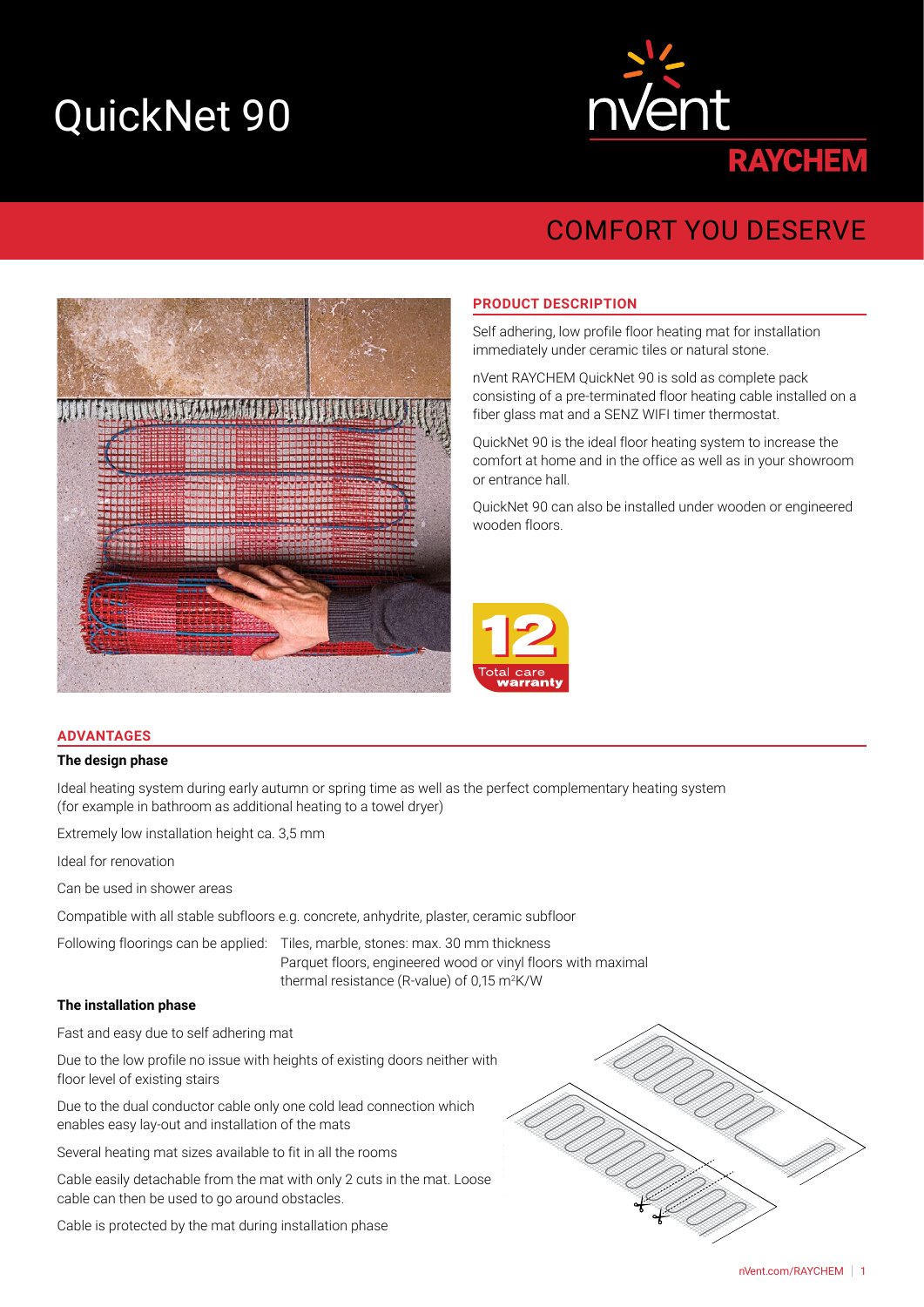## **The application**

Ideal heating for comfort in your bathroom, kitchen and conservatory

Extra low energy consumption and possibility to control and monitor from a distance with the WIFI enabled and EcoDesign compliant touchscreen SENZ WIFI timer thermostat

No measurable electro-magnetic fields due to the dual conductor heating cable

Long life and maintenance free



### **TECHNICAL DATA**

| Nominal power                 | 90 W/m <sup>2</sup>                                              |  |  |
|-------------------------------|------------------------------------------------------------------|--|--|
| Voltage                       | 230 Vac                                                          |  |  |
| Max. Exposure Temperature     | $90^{\circ}$ C                                                   |  |  |
| Min. Installation Temperature | $+5^{\circ}$ C                                                   |  |  |
| Heating cable                 | Low smoke, zero halogen                                          |  |  |
| Cold lead                     | 1x 2.5 m cold lead; Cross section $3 \times 1.0$ mm <sup>2</sup> |  |  |
| Mat                           | Self adhering fiber glass mat                                    |  |  |
| Wet room                      | Approved; ELCB 30mA required                                     |  |  |
| Circuit breaker               | C13 A with max heating mat surface till 33 $m2$                  |  |  |
| Approvals                     | <b>VDE</b>                                                       |  |  |
|                               | <b>SEMKO</b>                                                     |  |  |
|                               | <b>CE</b>                                                        |  |  |

#### **RELATED NVENT RAYCHEM PRODUCTS**

#### **SENZ WIFI**

SENZ WIFI is top class WIFI enabled Touchscreen thermostat with the following features:

- Energy Efficient and EcoDesign compliant:
	- Electronic room temperature control with weekly schedule
	- Adaptive start control
	- Open window detection
	- Distance control and monitoring
- Ease of installation:
	- Intuitive setup-wizard
- APP controlled from anywhere:
	- Programming the 3 Economic modes has never been easier than through an APP
	- Switching between program modes can be done from anywhere with the APP
	- Temporary adjustments on the normal schedule like BOOSTING the temperature for desired period of time or overriding the schedule until the next scheduled event
	- Controlling the entire home (up to 32 zones) with the APP
	- Holiday mode is combining the best of both worlds lowering down energy consumption while adding a high level of comfort. Your floor will be back at comfortable temperature right before you enter the home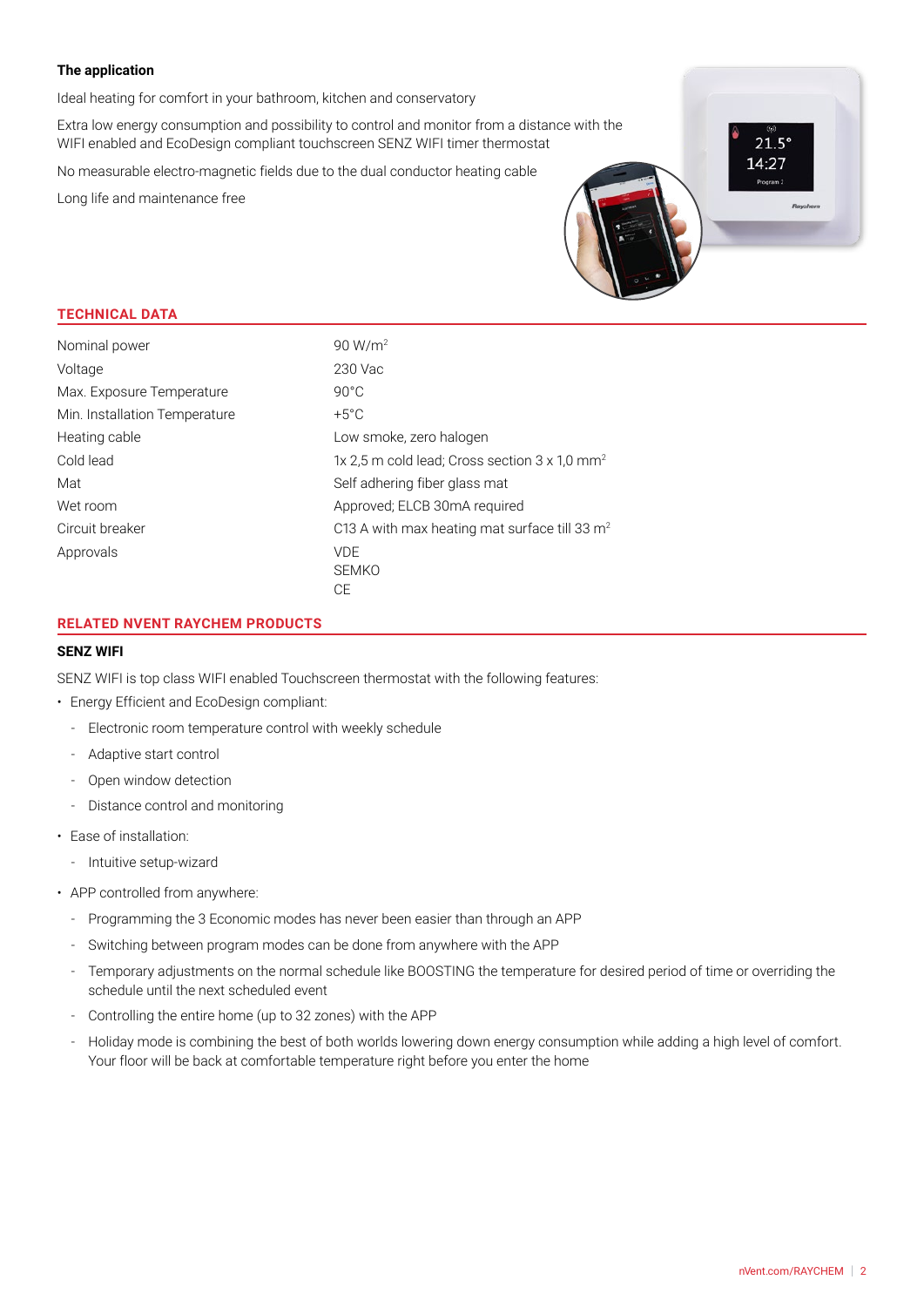#### **REFERENCE NUMBER**

| <b>QUICKNET 90</b>  |                           |                                  |                |               |                         |
|---------------------|---------------------------|----------------------------------|----------------|---------------|-------------------------|
| <b>Product Name</b> | <b>Without thermostat</b> | <b>With SENZ WIFI thermostat</b> | <b>Area</b>    | <b>Output</b> | Dimensions (W x L in m) |
| R-QN-N-1,0M2        | SZ18300279                | SZ18300429                       | 1              | 90            | $0.5 \times 2.0$        |
| R-QN-N-1,5M2        | SZ18300280                | SZ18300430                       | 1.5            | 135           | $0,5 \times 3,0$        |
| R-QN-N-2,0M2        | SZ18300281                | SZ18300431                       | $\overline{2}$ | 180           | $0,5 \times 4,0$        |
| R-QN-N-2,5M2        | SZ18300282                | SZ18300432                       | 2.5            | 225           | $0,5 \times 5,0$        |
| R-QN-N-3,0M2        | SZ18300283                | SZ18300433                       | 3              | 270           | $0,5 \times 6,0$        |
| R-QN-N-3,5M2        | SZ18300284                | SZ18300434                       | 3.5            | 315           | $0,5 \times 7,0$        |
| R-QN-N-4,0M2        | SZ18300285                | SZ18300435                       | 4              | 360           | $0,5 \times 8,0$        |
| R-QN-N-4,5M2        | SZ18300286                | SZ18300436                       | 4.5            | 405           | $0,5 \times 9,0$        |
| R-QN-N-5,0M2        | SZ18300287                | SZ18300437                       | 5              | 450           | $0,5 \times 10,0$       |
| R-QN-N-6,0M2        | SZ18300288                | SZ18300438                       | 6              | 540           | $0,5 \times 12,0$       |
| R-QN-N-7,0M2        | SZ18300289                | SZ18300439                       | $\overline{7}$ | 630           | $0,5 \times 14,0$       |
| R-QN-N-8,0M2        | SZ18300290                | SZ18300440                       | 8              | 720           | $0,5 \times 16,0$       |
| R-QN-N-9,0M2        | SZ18300291                | SZ18300441                       | 9              | 810           | $0,5 \times 18,0$       |
| R-QN-N-10,0M2       | SZ18300292                | SZ18300442                       | 10             | 900           | $0,5 \times 20,0$       |
| R-QN-N-12,0M2       | SZ18300293                | SZ18300443                       | 12             | 1080          | $0,5 \times 24,0$       |

#### **SUBFLOOR PREPARATION**

The subfloor should be clean, stable and rigid, without cracks or adhesion-reducing substances. Large cracks in the subfloor should be filled prior to laying the mat.

Uneven surfaces will need to be levelled prior to installation. With cement plaster and anhydrite plaster, one should ensure that the substance has dried sufficiently according to the applicable norms. Anhydrite plaster should be smoothened and dust free. With quickly solidifying plaster, one should follow the suppliers instructions.

Apply a layer of tile glue primer (dependent on subfloor) to the floor before installing the mat to ensure good adhesion of the QuickNet to the subfloor.

The heating cable should not be installed under bath tubs, shower cabins, surface covering furniture, etc. The heating cable should not be installed where holes will be drilled in the floor.

Applicable norms, rules and data sheets as well as instructions and manuals are to be followed!

#### **INSTALLATION INSTRUCTION**

The QuickNet cold lead is inserted in a flexible tubing and connected to the connection box. QuickNet 90 shall allways be controlled by an electric underfloor heating thermostat with external floor sensor and compliant with the EcoDesign directive (like the NRG-DM, GREEN LEAF or SENZ WIFI). The thermostat sensor, which is also protected in a flexible tubing (3m included with R-QN-N), is positioned centrally between two heating cable runs and as close as possible to the final floor covering.

QuickNet 90 can be used under tiles and natural stone. The mat can even be embedded directly in the tile glue (in that case make sure it is embedded in at least 5mm of tile glue).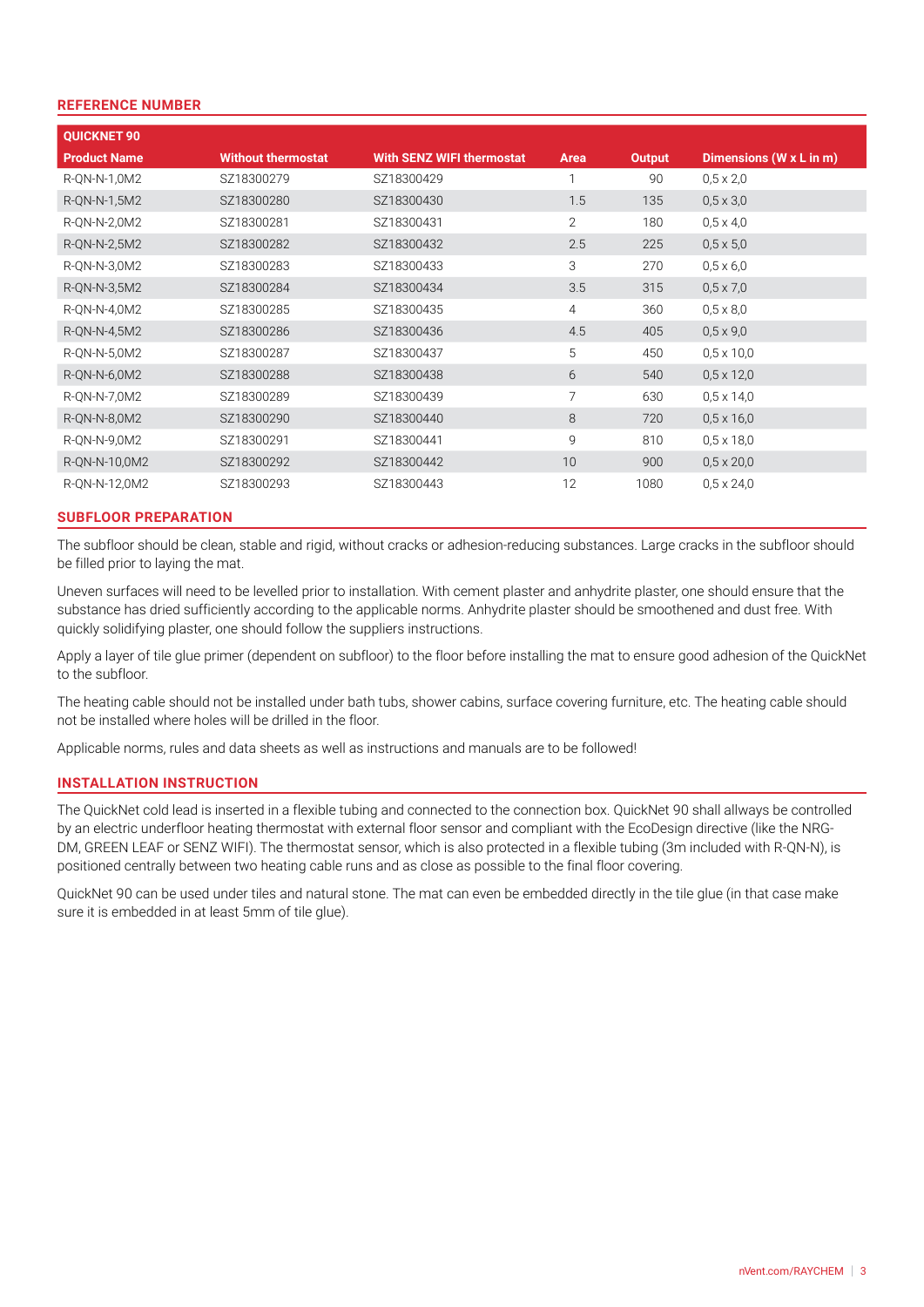# **FLOOR CONSTRUCTION FOR TILE OR NATURAL STONE**



QuickNet 90 can be installed under parquet floors, engineered wooden floors or laminate floors. It then needs to be embedded in a minimum of 15mm of filler material.

# **FLOOR CONSTRUCTION FOR PARQUET, LAMINATE OR ENGINEERED WOOD**





# **Fig D:**

- Floor covering (Engineered wood installed floating)
- Foam underlayement
- Filler material (between 15 and 30mm of filler material)
- QuickNet + Floor sensor inserted in sensor tube
- Primer
- Sub floor
- Insulation
- Bearing construction

For detailed installation instructions refer to SZ12300106 - IM-EU1252.